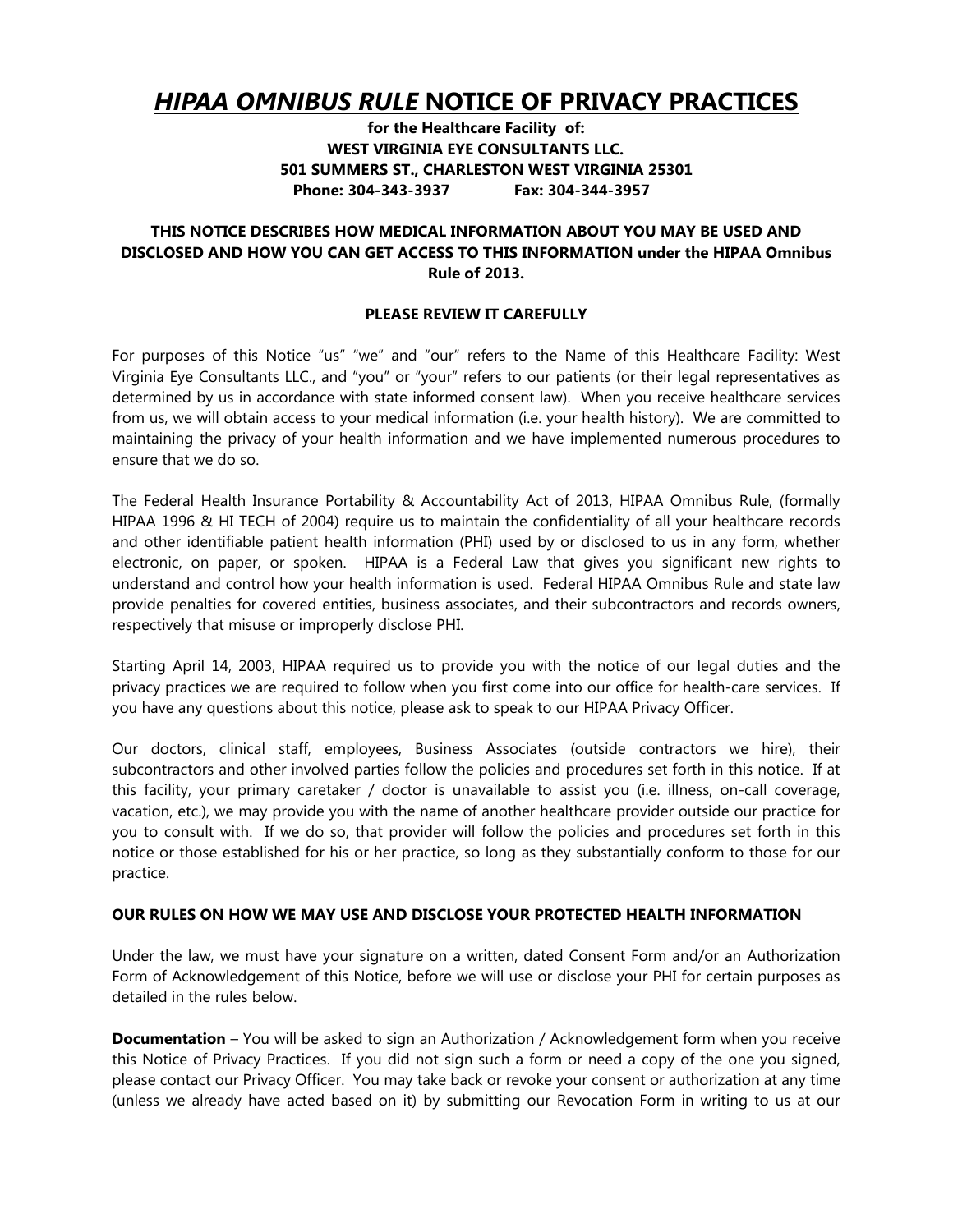address listed above. Your revocation will take effect when we actually receive it. We cannot give it retroactive effect, so it will not affect any use or disclosure that occurred in our reliance on your Consent or Authorization prior to revocation (i.e. if after we provide services to you, you revoke your authorization / acknowledgement in order to prevent us billing or collecting for those services, your revocation will have no effect because we relied on your authorization/ acknowledgement to provide services before you revoked it).

**General Rule** – If you do not sign our authorization/ acknowledgement form or if you revoke it, as a general rule (subject to exceptions described below under "Healthcare Treatment, Payment and Operations Rule" and "Special Rules"), we cannot in any manner use or disclose to anyone (excluding you, but including payers and Business Associates) your PHI or any other information in your medical record. By law, we are unable to submit claims to payers under assignment of benefits without your signature on our authorization/ acknowledgement form. You will however be able to restrict disclosures to your insurance carrier for services for which you wish to pay **"out of pocket"** under the new Omnibus Rule. We will not condition treatment on you signing an authorization / acknowledgement, but we may be forced to decline you as a new patient or discontinue you as an active patient if you choose not to sign the authorization/ acknowledgement or revoke it.

# **Healthcare Treatment, Payment and Operations Rule**

With your signed consent, we may use or disclose your PHI in order:

- To provide you with or coordinate healthcare treatment and services. For example, we may review your health history form to form a diagnosis and treatment plan, consult with other doctors about your care, delegate tasks to ancillary staff, call in prescriptions to your pharmacy, disclose needed information to your family or others so they may assist you with home care, arrange appointments with other healthcare providers, schedule lab work for you, etc.
- To bill or collect payment from you, an insurance company, a managed-care organization, a health benefits plan or another third party. For example, we may need to verify your insurance coverage, submit your PHI on claim forms in order to get reimbursed for our services, obtain pretreatment estimates or prior authorizations from your health plan or provide your x-rays because your health plan requires them for payment; Remember, you will be able to restrict disclosures to your insurance carrier for services for which you wish to pay "out of pocket" under this new Omnibus Rule.
- To run our office, assess the quality of care our patients receive and provide you with customer service. For example, to improve efficiency and reduce costs associated with missed appointments, we may contact you by telephone, mail or otherwise remind you of scheduled appointments, we may leave messages with whomever answers your telephone or email to contact us (but we will not give out detailed PHI), we may call you by name from the waiting room, we may ask you to put your name on a sign-in sheet, (we will cover your name just after checking you in), we may tell you about or recommend health-related products and complementary or alternative treatments that may interest you, we may review your PHI to evaluate our staff's performance, or our Privacy Officer may review your records to assist you with complaints. If you prefer that we not contact you with appointment reminders or information about treatment alternatives or health-related products and services, please notify us in writing at our address listed above and we will not use or disclose your PHI for these purposes.
- New HIPAA Omnibus Rule does not require that we provide the above notice regarding Appointment Reminders, Treatment Information or Health Benefits, but we are including these as a courtesy so you understand our business practices with regards to your (PHI) protected health information.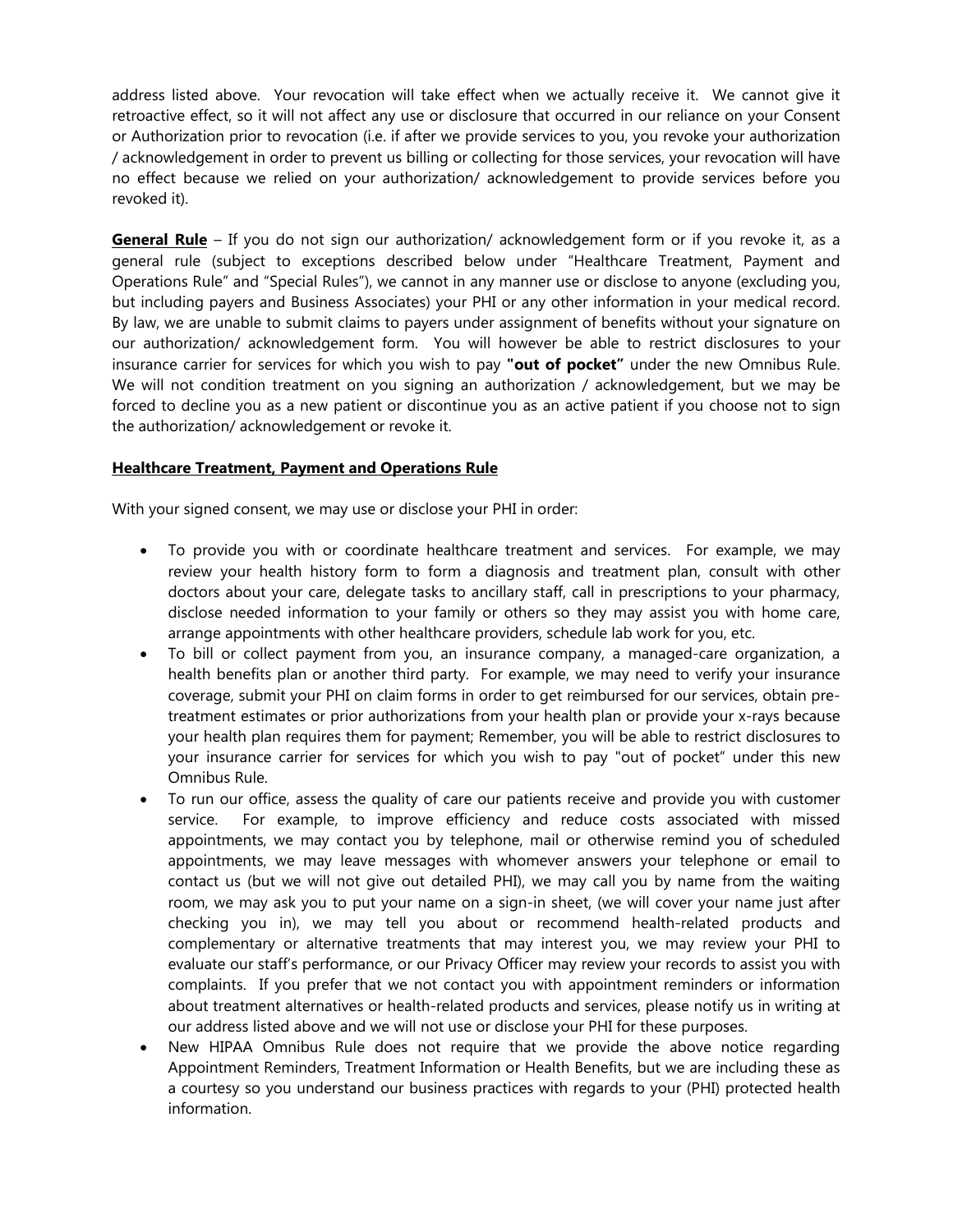Additionally you should be made aware of these protection laws on your behalf, under the new HIPAA Omnibus Rule:

- That **Health Insurance plans** that underwrite cannot use or disclose genetic information for underwriting purposes (this excludes certain long-term care plans). Health plans that post their NOPPs on their web sites must post these Omnibus Rule changes on their sites by the effective date of the Omnibus Rule, as well as notify you by US Mail by the Omnibus Rules effective date. Plans that do not post their NOPPs on their Web sites must provide you information about Omnibus Rule changes within 60 days of these federal revisions.
- **Psychotherapy Notes** maintained by a healthcare provider, must state in their NOPPs that they can allow "use and disclosure" of such notes only with your written authorization.

# **Special Rules**

Notwithstanding anything else contained in this Notice, only in accordance with applicable HIPAA Omnibus Rule, and under strictly limited circumstances, we may use or disclose your PHI without your permission, consent or authorization for the following purposes:

- When required under federal, state or local law
- When necessary in emergencies to prevent a serious threat to your health and safety or the health and safety of other persons
- When necessary for public health reasons (i.e. prevention or control of disease, injury or disability, reporting information such as adverse reactions to anesthesia, ineffective or dangerous medications or products, suspected abuse, neglect or exploitation of children, disabled adults or the elderly, or domestic violence)
- For federal or state government health-care oversight activities (i.e. civil rights laws, fraud and abuse investigations, audits, investigations, inspections, licensure or permitting, government programs, etc.)
- For judicial and administrative proceedings and law enforcement purposes (i.e. in response to a warrant, subpoena or court order, by providing PHI to coroners, medical examiners and funeral directors to locate missing persons, identify deceased persons or determine cause of death)
- For Worker's Compensation purposes (i.e. we may disclose your PHI if you have claimed health benefits for a work-related injury or illness)
- For intelligence, counterintelligence or other national security purposes (i.e. Veterans Affairs, U.S. military command, other government authorities or foreign military authorities may require us to release PHI about you)
- For organ and tissue donation (i.e. if you are an organ donor, we may release your PHI to organizations that handle organ, eye or tissue procurement, donation and transplantation)
- For research projects approved by an Institutional Review Board or a privacy board to ensure confidentiality (i.e. if the researcher will have access to your PHI because involved in your clinical care, we will ask you to sign an authorization)
- To create a collection of information that is "de-identified" (i.e. it does not personally identify you by name, distinguishing marks or otherwise and no longer can be connected to you)
- To family members, friends and others, but only if you are present and verbally give permission. We give you an opportunity to object and if you do not, we reasonably assume, based on our professional judgment and the surrounding circumstances, that you do not object (i.e. you bring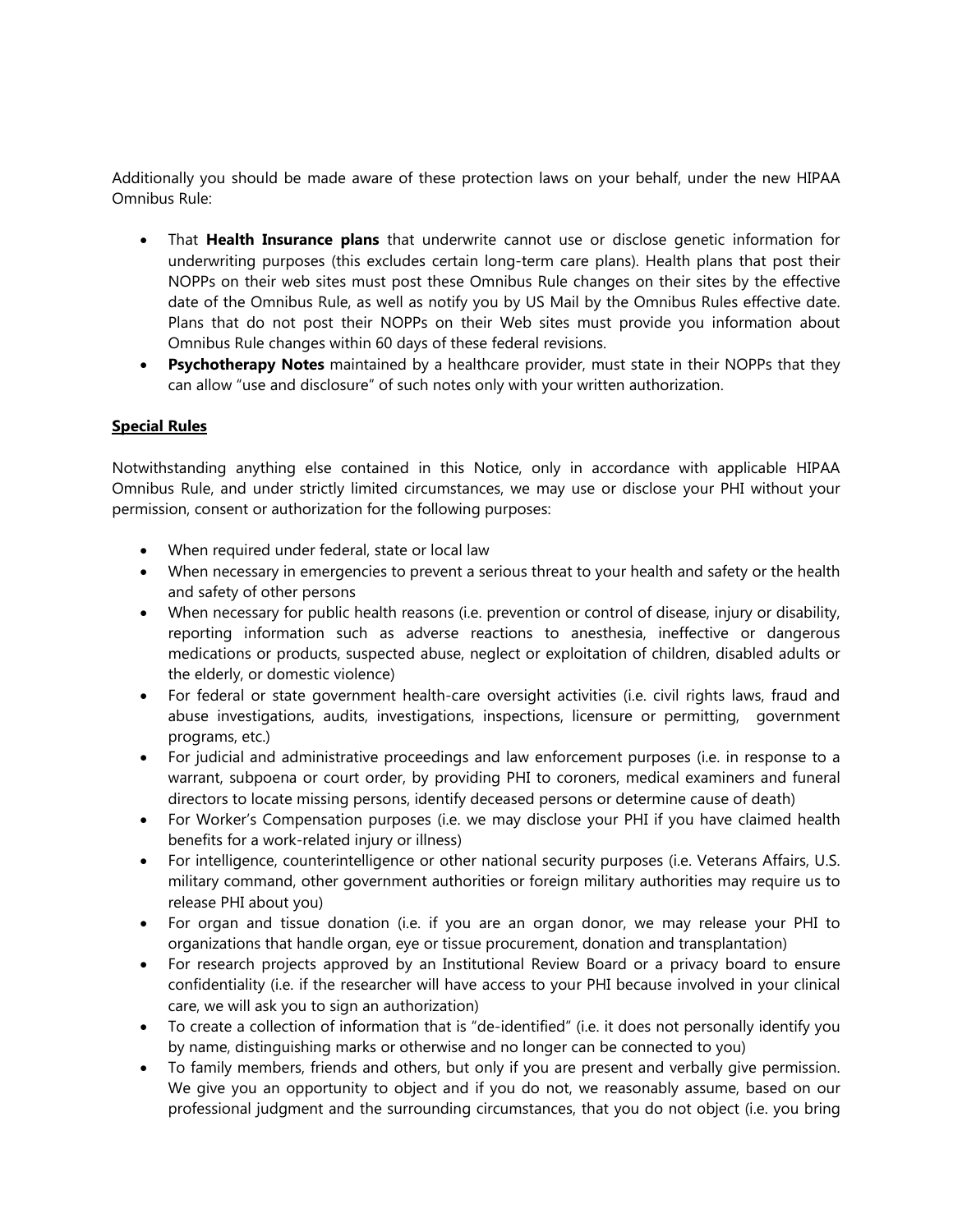someone with you into the operatory or exam room during treatment or into the conference area when we are discussing your PHI); we reasonably infer that it is in your best interest (i.e. to allow someone to pick up your records because they knew you were our patient and you asked them in writing with your signature to do so); or it is an emergency situation involving you or another person (i.e. your minor child or ward) and, respectively, you cannot consent to your care because you are incapable of doing so or you cannot consent to the other person's care because, after a reasonable attempt, we have been unable to locate you. In these emergency situations we may, based on our professional judgment and the surrounding circumstances, determine that disclosure is in the best interests of you or the other person, in which case we will disclose PHI, but only as it pertains to the care being provided and we will notify you of the disclosure as soon as possible after the care is completed. **As per HIPAA law 164.512(j) (i)… (A) Is necessary to prevent or lessen a serious or imminent threat to the health and safety of a person or the public and (B) Is to person or persons reasonably able to prevent or lessen that threat.**

# **Minimum Necessary Rule**

Our staff will not use or access your PHI unless it is necessary to do their jobs (i.e. doctors uninvolved in your care will not access your PHI; ancillary clinical staff caring for you will not access your billing information; billing staff will not access your PHI except as needed to complete the claim form for the latest visit; janitorial staff will not access your PHI). All of our team members are trained in HIPAA Privacy rules and sign strict Confidentiality Contracts with regards to protecting and keeping private your PHI. So do our Business Associates and their

Subcontractors. Know that your PHI is protected several layers deep with regards to our business relations. Also, we disclose to others outside our staff, only as much of your PHI as is necessary to accomplish the recipient's lawful purposes. Still in certain cases, we may use and disclose the entire contents of your medical record:

- To you (and your legal representatives as stated above) and anyone else you list on a Consent or Authorization to receive a copy of your records
- To healthcare providers for treatment purposes (i.e. making diagnosis and treatment decisions or agreeing with prior recommendations in the medical record)
- To the U.S. Department of Health and Human Services (i.e. in connection with a HIPAA complaint)
- To others as required under federal or state law
- To our privacy officer and others as necessary to resolve your complaint or accomplish your request under HIPAA (i.e. clerks who copy records need access to your entire medical record)

In accordance with HIPAA law, we presume that requests for disclosure of PHI from another Covered Entity (as defined in HIPAA) are for the minimum necessary amount of PHI to accomplish the requestor's purpose. Our Privacy Officer will individually review unusual or non-recurring requests for PHI to determine the minimum necessary amount of PHI and disclose only that. For non-routine requests or disclosures, our Privacy Officer will make a minimum necessary determination based on, but not limited to, the following factors:

- The amount of information being disclosed
- The number of individuals or entities to whom the information is being disclosed
- The importance of the use or disclosure
- The likelihood of further disclosure
- Whether the same result could be achieved with de-identified information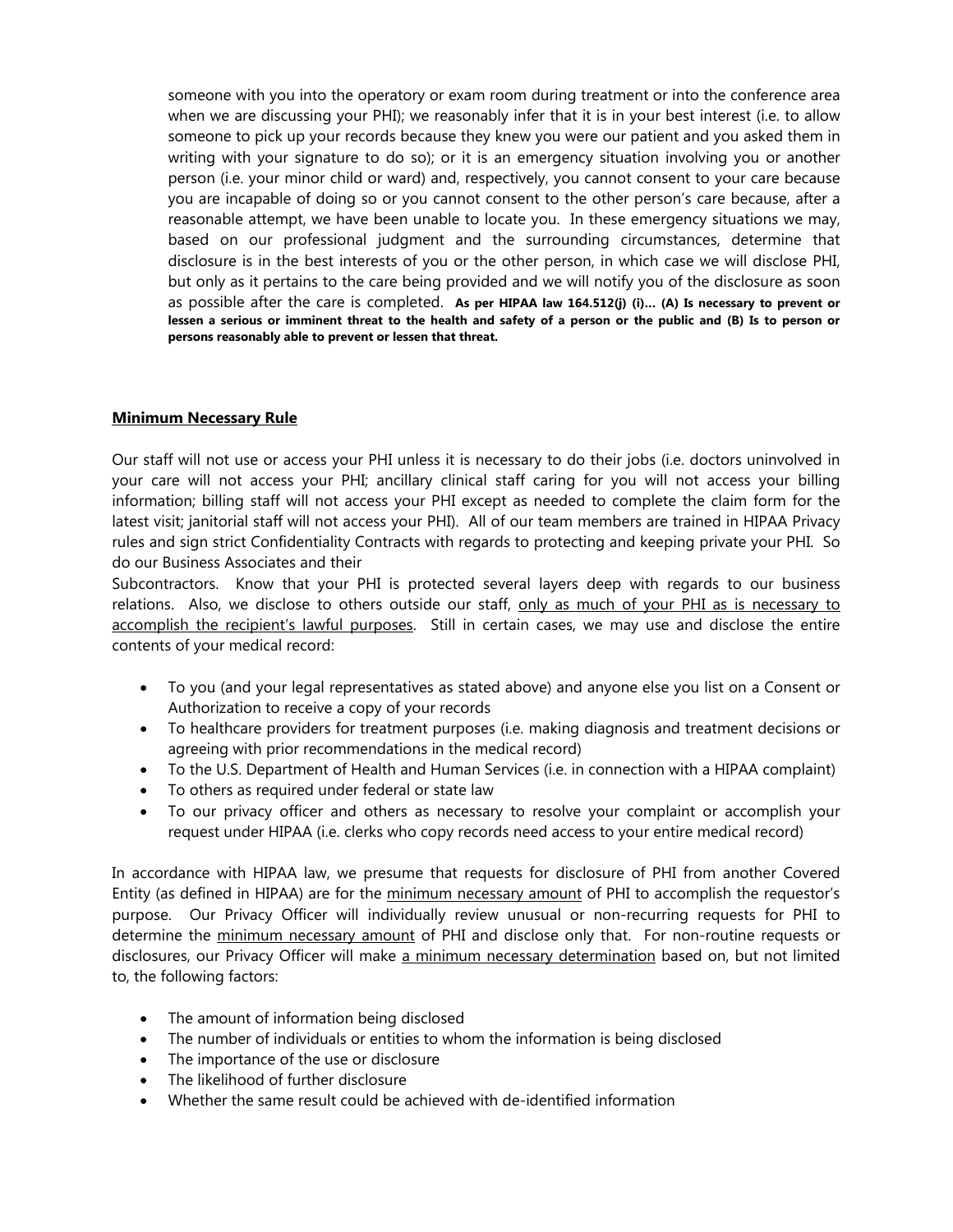- The technology available to protect confidentiality of the information
- The cost to implement administrative, technical and security procedures to protect confidentiality

If we believe that a request from others for disclosure of your entire medical record is unnecessary, we will ask the requestor to document why this is needed, retain that documentation and make it available to you upon request.

# **Incidental Disclosure Rule**

We will take reasonable administrative, technical and security safeguards to ensure the privacy of your PHI when we use or disclose it (i.e. we shred all paper containing PHI, require employees to speak with privacy precautions when discussing PHI with you, we use computer passwords and change them periodically (i.e. when an employee leaves us), we use firewall and router protection to the federal standard, we back up our PHI data off-site and encrypted to federal standard, we do not allow unauthorized access to areas where PHI is stored or filed and/or we have any unsupervised business associates sign Business Associate Confidentiality Agreements).

However, in the event that there is a breach in protecting your PHI, we will follow Federal Guide Lines to HIPAA Omnibus Rule Standard to first evaluate the breach situation using the Omnibus Rule, 4-Factor Formula for Breach Assessment. Then we will document the situation, retain copies of the situation on file, and report all breaches (other than low probability as prescribed by the Omnibus Rule) to the US Department of Health and Human Services at:

http://www.hhs.gov/ocr/privacy/hipaa/administrative/breachnotificationrule/brinstruction.html

We will also make proper notification to you and any other parties of significance as required by HIPAA Law.

# **Business Associate Rule**

Business Associates are defined as: an entity, (non-employee) that in the course of their work will directly / indirectly use, transmit, view, transport, hear, interpret, process or offer PHI for this Facility.

Business Associates and other third parties (if any) that receive your PHI from us will be prohibited from re-disclosing it unless required to do so by law or you give prior express written consent to the redisclosure. Nothing in our Business Associate agreement will allow our Business Associate to violate this re-disclosure prohibition. Under Omnibus Rule, Business Associates will sign a strict confidentiality agreement binding them to keep your PHI protected and report any compromise of such information to us, you and the United States Department of Health and Human Services, as well as other required entities. Our Business Associates will also follow Omnibus Rule and have any of their Subcontractors that may directly or indirectly have contact with your PHI, sign Confidentiality Agreements to Federal Omnibus Standard.

#### **Super-confidential Information Rule**

**If** we have PHI about you regarding communicable diseases, disease testing, alcohol or substance abuse diagnosis and treatment, or psychotherapy and mental health records (super-confidential information under the law), we will not disclose it under the General or Healthcare Treatment, Payment and Operations Rules (see above) without your first signing and properly completing our Consent form (i.e. you specifically must initial the type of super-confidential information we are allowed to disclose). If you do not specifically authorize disclosure by initialing the super-confidential information, we will not disclose it unless authorized under the Special Rules (see above) (i.e. we are required by law to disclose it).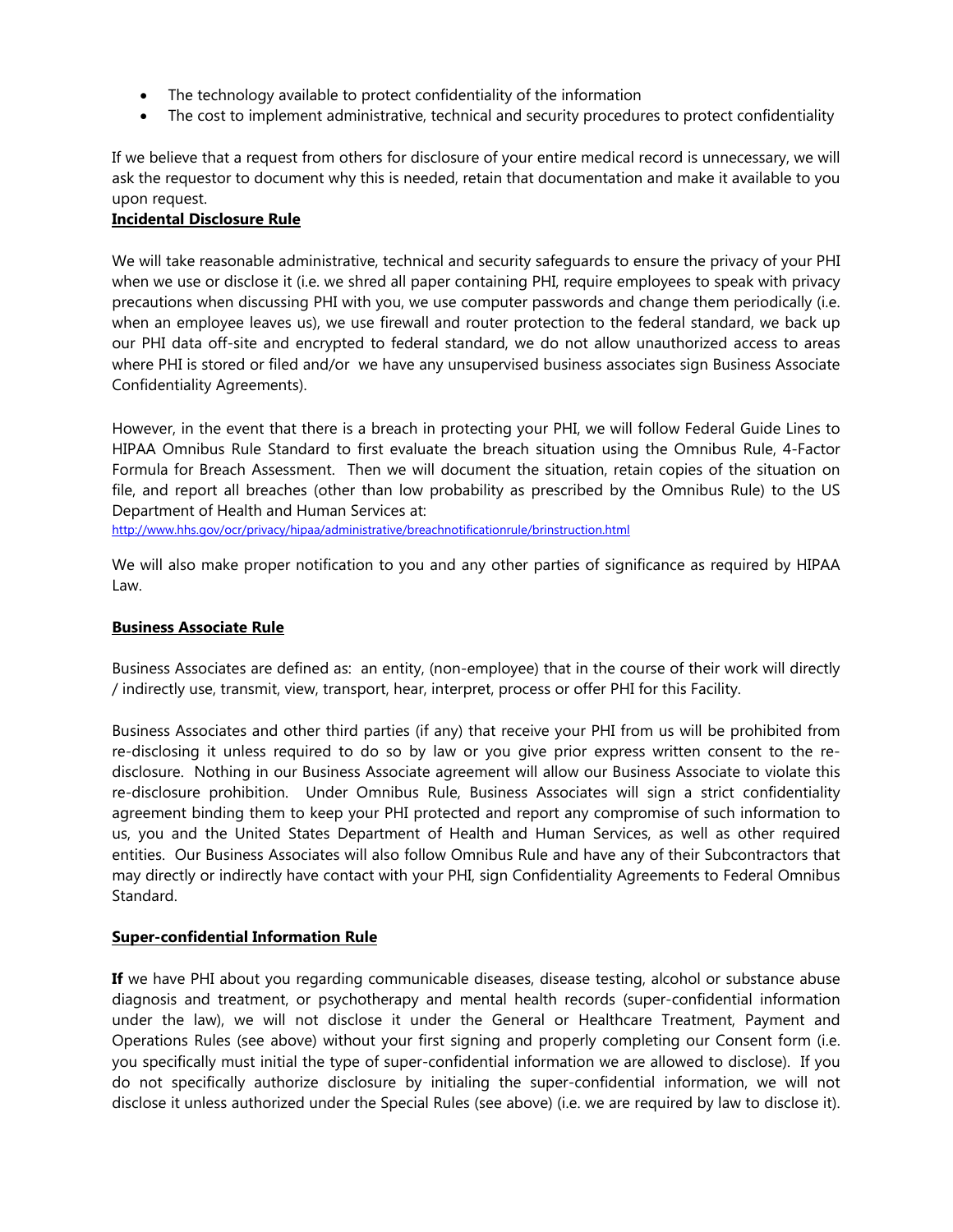If we disclose super-confidential information (either because you have initialed the consent form or the Special Rules authorizing us to do so), we will comply with state and federal law that requires us to warn the recipient in writing that re-disclosure is prohibited.

# **Changes to Privacy Policies Rule**

We reserve the right to change our privacy practices (by changing the terms of this Notice) at any time as authorized by law. The changes will be effective immediately upon us making them. They will apply to all PHI we create or receive in the future, as well as to all PHI created or received by us in the past (i.e. to PHI about you that we had before the changes took effect). If we make changes, we will post the changed Notice, along with its effective date, in our office and on our website. Also, upon request, you will be given a copy of our current Notice.

# **Authorization Rule**

We will not use or disclose your PHI for any purpose or to any person other than as stated in the rules above without your signature on our specifically worded, written Authorization / Acknowledgement Form (not a Consent or an Acknowledgement). If we need your Authorization, we must obtain it via a specific Authorization Form, which may be separate from any Authorization / Acknowledgement we may have obtained from you. We will not condition your treatment here on whether you sign the Authorization (or not).

#### **Marketing and Fund Raising Rules**

# **Limitations on the disclosure of PHI regarding Remuneration**

The disclosure or sale of your PHI without authorization is **prohibited**. Under the new HIPAA Omnibus Rule, this would exclude disclosures for public health purposes, for treatment / payment for healthcare, for the sale, transfer, merger, or consolidation of all or part of this facility and for related due diligence, to any of our Business Associates, in connection with the business associate's performance of activities for this facility, to a patient or beneficiary upon request, and as required by law. In addition, the disclosure of your PHI for research purposes or for any other purpose permitted by HIPAA will not be considered a prohibited disclosure if the only reimbursement received is "a reasonable, cost-based fee" to cover the cost to prepare and transmit your PHI which would be expressly permitted by law. Notably, under the Omnibus Rule, an authorization to disclose PHI must state that the disclosure will result in remuneration to the Covered Entity. Notwithstanding the changes in the Omnibus Rule, the disclosure of limited data sets (a form of PHI with a number of identifiers removed in accordance with specific HIPAA requirements) for remuneration pursuant to existing agreements is permissible until September 22, 2014, so long as the agreement is not modified within one year before that date.

# **Limitation on the Use of PHI for Paid Marketing**

We will, in accordance with Federal and State Laws, obtain your written authorization **prior to** any use or disclose your PHI for marketing purposes, (i.e.: to use your photo in ads) but not for activities that constitute treatment or healthcare operations. To clarify, *Marketing* is defined by HIPAA's Omnibus Rule, as "a communication about a product or service that encourages recipients . . . to purchase or use the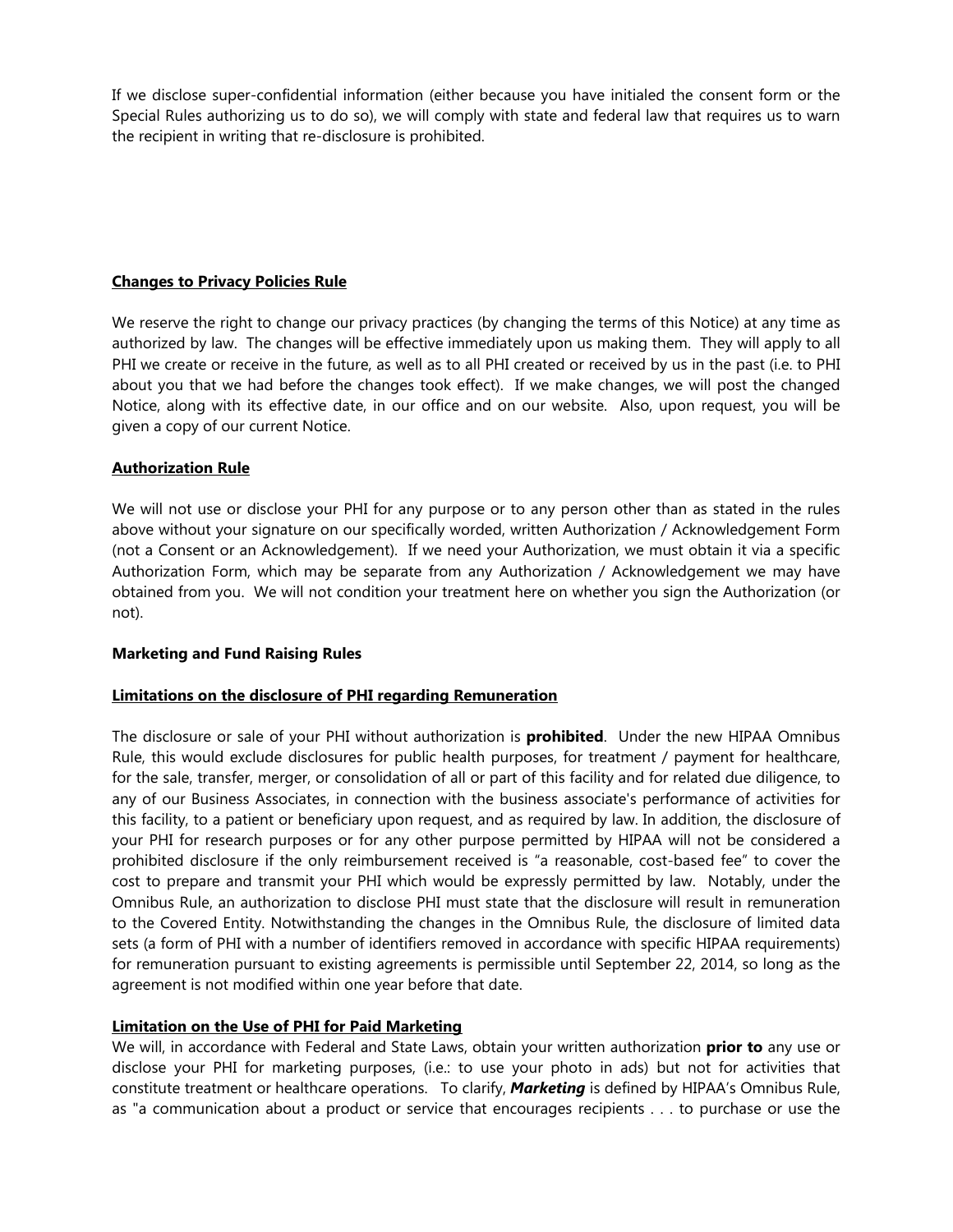product or service." Under the Omnibus Rule, we will obtain a written authorization from you prior to recommending you to an alternative therapist, or non-associated Healthcare Covered Entity.

Under Omnibus Rule we will obtain your written authorization prior to using your PHI or making any treatment or healthcare recommendations, should financial remuneration for making the communication be involved from a third party whose product or service we might promote (i.e.: businesses offering this facility incentives to promote their products or services to you). This will also apply to our Business Associate who may receive such remuneration for making a treatment or healthcare recommendations to you. All such recommendations will be limited without your expressed written permission.

We must clarify to you that financial remuneration does not include "as in-kind payments" and payments for a purpose to implement a disease management program. Any promotional gifts of nominal value are not subject to the authorization requirement, and we will abide by the set terms of the law to accept or reject these.

The only exclusion to this would include: "refill reminders", so long as the remuneration for making such a communication is "reasonably related to our cost" for making such a communication. In accordance with law, this facility and our Business Associates will only ever seek reimbursement from you for permissible costs that include: labor, supplies, and postage. Please note that "generic equivalents" , "adherence to take medication as directed" and "self-administered drug or delivery system communications" are all considered to be "refill reminders."

Face-to-face marketing communications, such as sharing with you, a written product brochure or pamphlet, is permissible under current HIPAA Law.

## **Flexibility on the Use of PHI for Fundraising**

Under the HIPAA Omnibus Rule use of PHI is more flexible and does not require your authorization should we choose to include you in any fund raising efforts attempted at this facility However, we will offer the opportunity for you to "opt out" of receiving future fundraising communications. Simply let us know that you want to "opt out" of such situations. There will be a statement on your *HIPAA Patient Acknowledgement Form* where you can choose to "opt out". Our commitment to care and treat you will in no way effect your decision to participate or not participate in our fund raising efforts.

#### **Improvements to Requirements for Authorizations Related to Research**

Under HIPAA Omnibus Rule, we may seek authorizations from you for the use of your PHI for future research. However, we would have to make clear what those uses are in detail.

Also, if we request of you a compound authorization with regards to research, this facility would clarify that when a compound authorization is used, and research-related treatment is conditioned upon your authorization, the compound authorization will differentiate between the conditioned and unconditioned components.

# **YOUR RIGHTS REGARDING YOUR PROTECTED HEALTH INFORMATION**

If you obtained this Notice via email or website, you have the right to receive, at any time, a paper copy by asking our Privacy Officer. Also, you have the following additional rights regarding PHI we maintain about you:

# **To Inspect and Copy**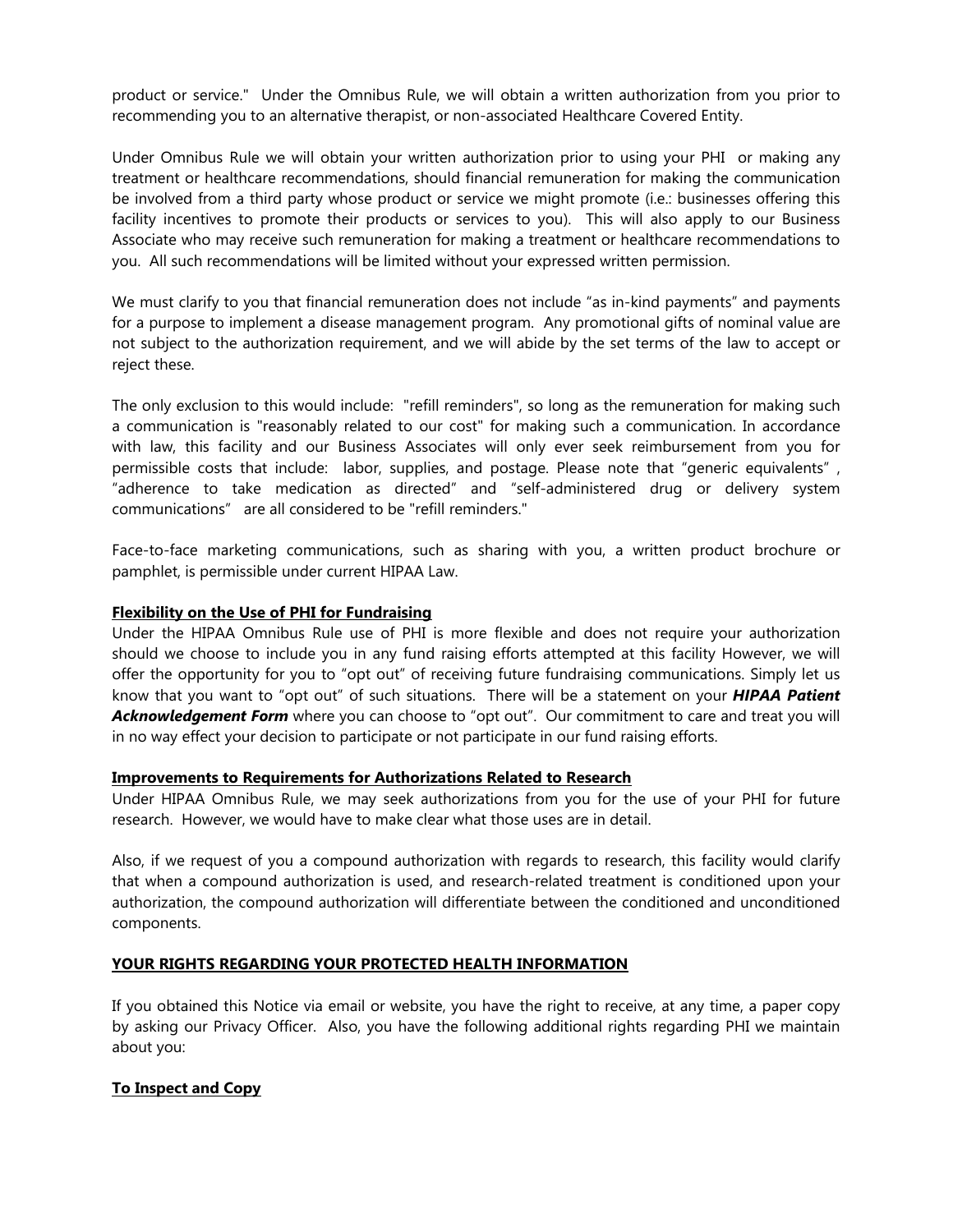You have the right to see and get a copy of your PHI including, but not limited to, medical and billing records by submitting a written request to our Privacy Officer. Original records will not leave the premises, will be available for inspection only during our regular business hours, and only if our Privacy Officer is present at all times. You may ask us to give you the copies in a format other than photocopies (and we will do so unless we determine that it is impractical) or ask us to prepare a summary in lieu of the copies. We may charge you a fee not to exceed state law to recover our costs (including postage, supplies, and staff time as applicable, but excluding staff time for search and retrieval) to duplicate or summarize your PHI. We will not condition release of the copies on summary of payment of your outstanding balance for professional services if you have one). We will comply with Federal Law to provide your PHI in an electronic format within the 30 days, to Federal specification, when you provide us with proper written request. Paper copy will also be made available. We will respond to requests in a timely manner, without delay for legal review, or, in less than thirty days if submitted in writing, and in ten business days or less if malpractice litigation or pre-suit production is involved. We may deny your request in certain limited circumstances (i.e. we do not have the PHI, it came from a confidential source, etc.). If we deny your request, you may ask for a review of that decision. If required by law, we will select a licensed health-care professional (other than the person who denied your request initially) to review the denial and we will follow his or her decision. If we select a licensed healthcare professional who is not affiliated with us, we will ensure a Business Associate Agreement is executed that prevents re-disclosure of your PHI without your consent by that outside professional.

# **To Request Amendment / Correction**

If another doctor involved in your care tells us in writing to change your PHI, we will do so as expeditiously as possible upon receipt of the changes and will send you written confirmation that we have made the changes. If you think PHI we have about you is incorrect, or that something important is missing from your records, you may ask us to amend or correct it (so long as we have it) by submitting a "**Request for Amendment / Correction"** form to our Privacy Officer. We will act on your request within 30 days from receipt but we may extend our response time (within the 30-day period) no more than once and by no more than 30 days, or as per Federal Law allowances, in which case we will notify you in writing why and when we will be able to respond. If we grant your request, we will let you know within five business days, make the changes by noting (not deleting) what is incorrect or incomplete and adding to it the changed language, and send the changes within 5 business days to persons you ask us to and persons we know may rely on incorrect or incomplete PHI to your detriment (or already have). We may deny your request under certain circumstances (i.e. it is not in writing, it does not give a reason why you want the change, we did not create the PHI you want changed (and the entity that did can be contacted), it was compiled for use in litigation, or we determine it is accurate and complete). If we deny your request, we will (in writing within 5 business days) tell you why and how to file a complaint with us if you disagree, that you may submit a written disagreement with our denial (and we may submit a written rebuttal and give you a copy of it), that you may ask us to disclose your initial request and our denial when we make future disclosure of PHI pertaining to your request, and that you may complain to us and the U.S. Department of Health and Human Services.

#### **To an Accounting of Disclosures**

You may ask us for a list of those who got your PHI from us by submitting a "**Request for Accounting of Disclosures**" form to us. The list will not cover some disclosures (i.e. PHI given to you, given to your legal representative, given to others for treatment, payment or health-care-operations purposes). Your request must state in what form you want the list (i.e. paper or electronically) and the time period you want us to cover, which may be up to but not more than the last six years (excluding dates before April 14, 2003). If you ask us for this list more than once in a 12-month period, we may charge you a reasonable, cost-based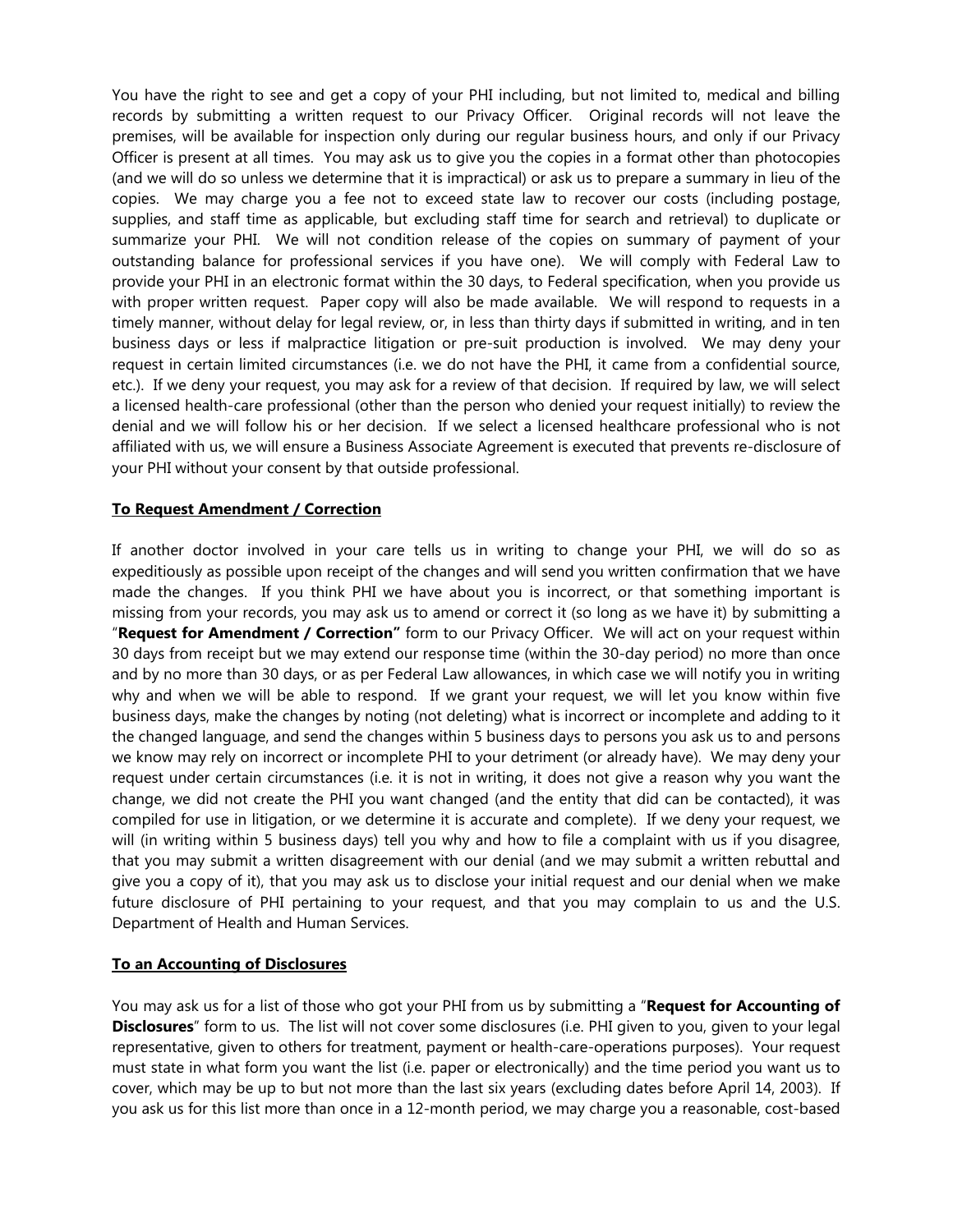fee to respond, in which case we will tell you the cost before we incur it and let you choose if you want to withdraw or modify your request to avoid the cost.

# **To Request Restrictions**

You may ask us to limit how your PHI is used and disclosed (i.e. in addition to our

Notice) by submitting a written "**Request for Restrictions on Use, Disclosure**" form to us (i.e. you may not want us to disclose your surgery to family members or friends involved in paying for our services or providing your home care). If we agree to these additional limitations, we will follow them except in an emergency where we will not have time to check for limitations. Also, in some circumstances we may be unable to grant your request (i.e. we are required by law to use or disclose your PHI in a manner that you want restricted, you signed an Authorization Form, which you may revoke, that allows us to use or disclose your PHI in the manner you want restricted; in an emergency).

## **To Request Alternative Communications**

You may ask us to communicate with you in a different way or at a different place by submitting a written "**Request for Alternative Communication**" Form to us. We will not ask you why and we will accommodate all reasonable requests (which may include: to send appointment reminders in closed envelopes rather than by postcards, to send your PHI to a post office box instead of your home address, to communicate with you at a telephone number other than your home number). You must tell us the alternative means or location you want us to use and explain to our satisfaction how payment to us will be made if we communicate with you as you request.

# **To Complain or Get More Information**

We will follow our rules as set forth in this Notice. If you want more information or if you believe your privacy rights have been violated (i.e. you disagree with a decision of ours about inspection / copying, amendment / correction, accounting of disclosures, restrictions or alternative communications), we want to make it right. We never will penalize you for filing a complaint. To do so, please file a formal, written complaint within 180 days with:

The U.S. Department of Health & Human Services Office of Civil Rights 200 Independence Ave., S.W. Washington, DC 20201 877.696.6775

Or, submit a written Complaint form to us at the following address:

*Our Privacy Officer: Cynthia Neal Office Name: West Virginia Eye Consultants LLC. Office Address: 501 Summers St. Charleston West Virginia 25301* 

*Office Phone: 304-341-111*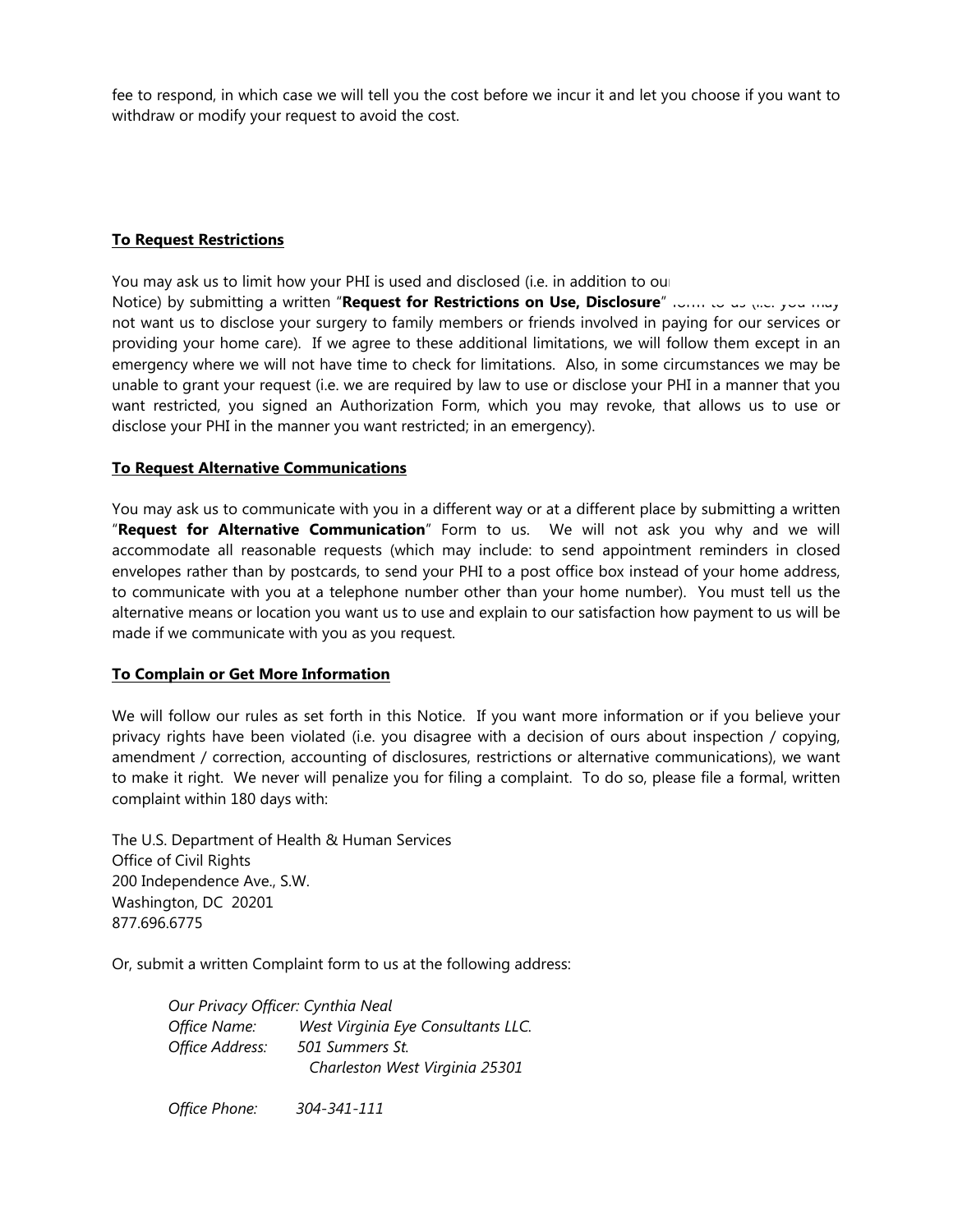*Office Fax: 304-344-3957 Email Address: cneal@wv-eye.com* 

You may get your "**HIPAA Complaint"** form by calling our privacy officer.

These privacy practices are in accordance with the original HIPAA enforcement effective April 14, 2003, and undated to Omnibus Rule effective March 26, 2013 and will remain in effect until we replace them as specified by Federal and/or State Law.